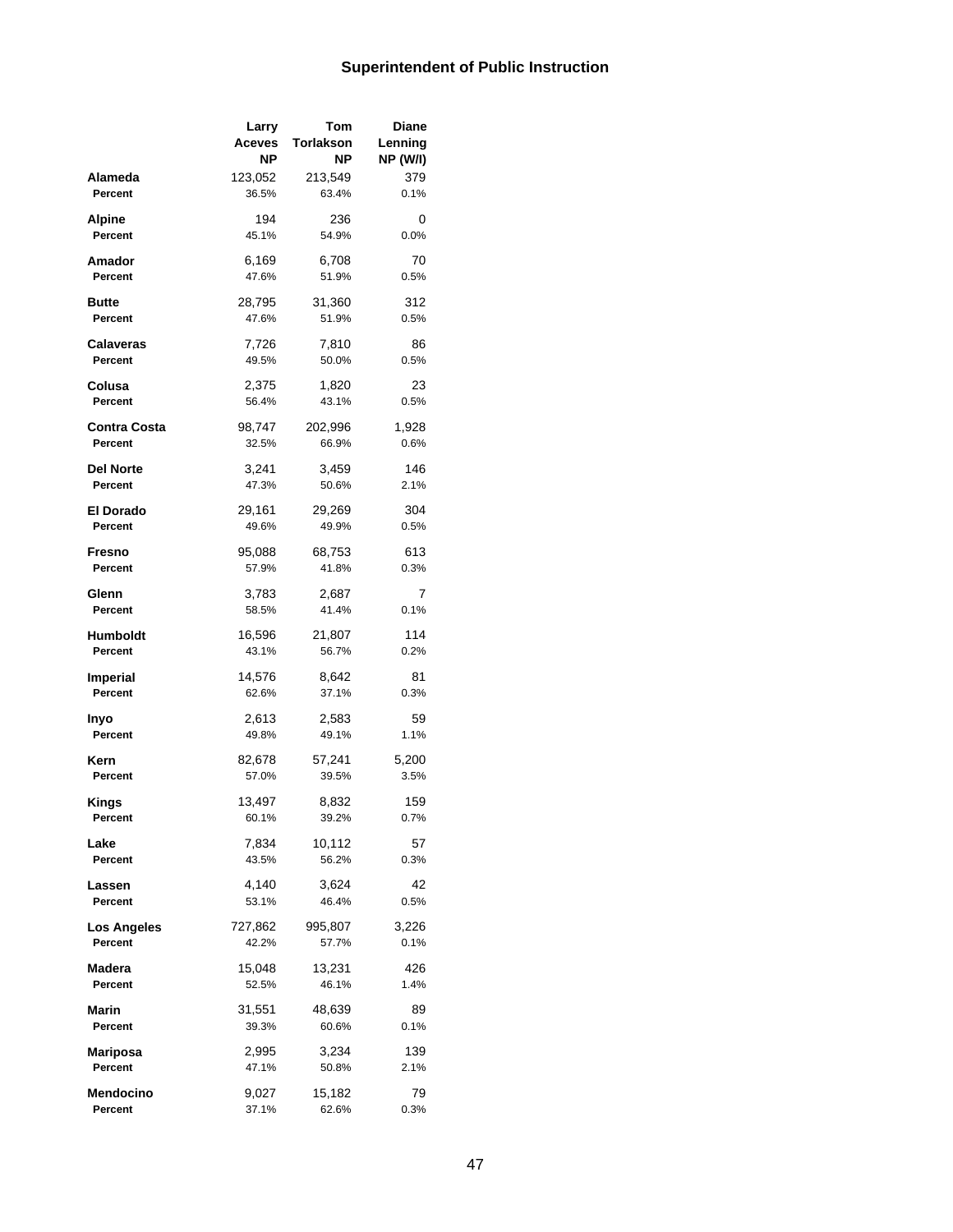## **Superintendent of Public Instruction**

|                 | Larry           | Tom              | <b>Diane</b>    |
|-----------------|-----------------|------------------|-----------------|
|                 | Aceves          | <b>Torlakson</b> | Lenning         |
|                 | ΝP              | NΡ               | <b>NP (W/I)</b> |
| Merced          | 19,643          | 20,808           | 105             |
| Percent         | 48.4%           | 51.4%            | 0.2%            |
|                 |                 |                  |                 |
| Modoc           | 1,661           | 1,393            | 48              |
| Percent         | 53.6%           | 44.9%            | 1.5%            |
| Mono            | 1,576           | 1,711            | 12              |
| Percent         | 47.8%           | 51.9%            | 0.3%            |
|                 |                 |                  |                 |
| <b>Monterey</b> | 36,592          | 46,047           | 172             |
| Percent         | 44.1%           | 55.7%            | 0.2%            |
|                 |                 |                  |                 |
| Napa<br>Percent | 14,532<br>39.7% | 21,888<br>59.8%  | 196             |
|                 |                 |                  | 0.5%            |
| Nevada          | 16,171          | 18,026           | 256             |
| Percent         | 46.9%           | 52.4%            | 0.7%            |
|                 |                 |                  |                 |
| Orange          | 325,223         | 335,431          | 10,133          |
| Percent         | 48.4%           | 50.1%            | 1.5%            |
| <b>Placer</b>   | 56,468          | 51,695           | 732             |
| Percent         | 51.9%           | 47.5%            | 0.6%            |
|                 |                 |                  |                 |
| Plumas          | 3,462           | 3,696            | 0               |
| Percent         | 48.3%           | 51.7%            | 0.0%            |
| Riverside       | 186,353         | 186,041          | 2,308           |
| Percent         | 49.8%           | 49.6%            | 0.6%            |
|                 |                 |                  |                 |
| Sacramento      | 138,282         | 193,331          | 687             |
| Percent         | 41.6%           | 58.2%            | 0.2%            |
| San Benito      | 6,797           | 6,417            | 0               |
| Percent         | 51.5%           | 48.5%            | 0.0%            |
|                 |                 |                  |                 |
| San Bernardino  | 172,341         | 181,339          | 1,888           |
| Percent         | 48.5%           | 51.0%            | 0.5%            |
| San Diego       | 329,259         | 327,706          | 7,385           |
| Percent         | 49.6%           | 49.3%            | 1.1%            |
|                 |                 |                  |                 |
| San Francisco   | 62,729          | 137,645          | 95              |
| Percent         | 31.3%           | 68.7%            | 0.0%            |
|                 |                 |                  |                 |
| San Joaquin     | 67,616          | 66,295           | 432             |
| rercent         | 50.4%           | 49.3%            | 0.3%            |
| San Luis Obispo | 35,198          | 39,900           | 172             |
| Percent         | 46.7%           | 53.1%            | 0.2%            |
|                 |                 |                  |                 |
| San Mateo       | 56,961          | 108,236          | 693             |
| Percent         | 34.3%           | 65.3%            | 0.4%            |
| Santa Barbara   | 51,425          | 48,421           | 427             |
| Percent         | 51.3%           | 48.3%            | 0.4%            |
|                 |                 |                  |                 |
| Santa Clara     | 175,769         | 208,086          | 1,645           |
| Percent         | 45.6%           | 54.0%            | 0.4%            |
| Santa Cruz      | 27,305          | 45,285           | 147             |
| Percent         | 37.5%           | 62.3%            | 0.2%            |
|                 |                 |                  |                 |
| Shasta          | 28,014          | 22,955           | 739             |
| Percent         | 54.2%           | 44.4%            | 1.4%            |
| Sierra          | 617             | 799              | 26              |
| Percent         | 42.7%           | 55.5%            | 1.8%            |
|                 |                 |                  |                 |